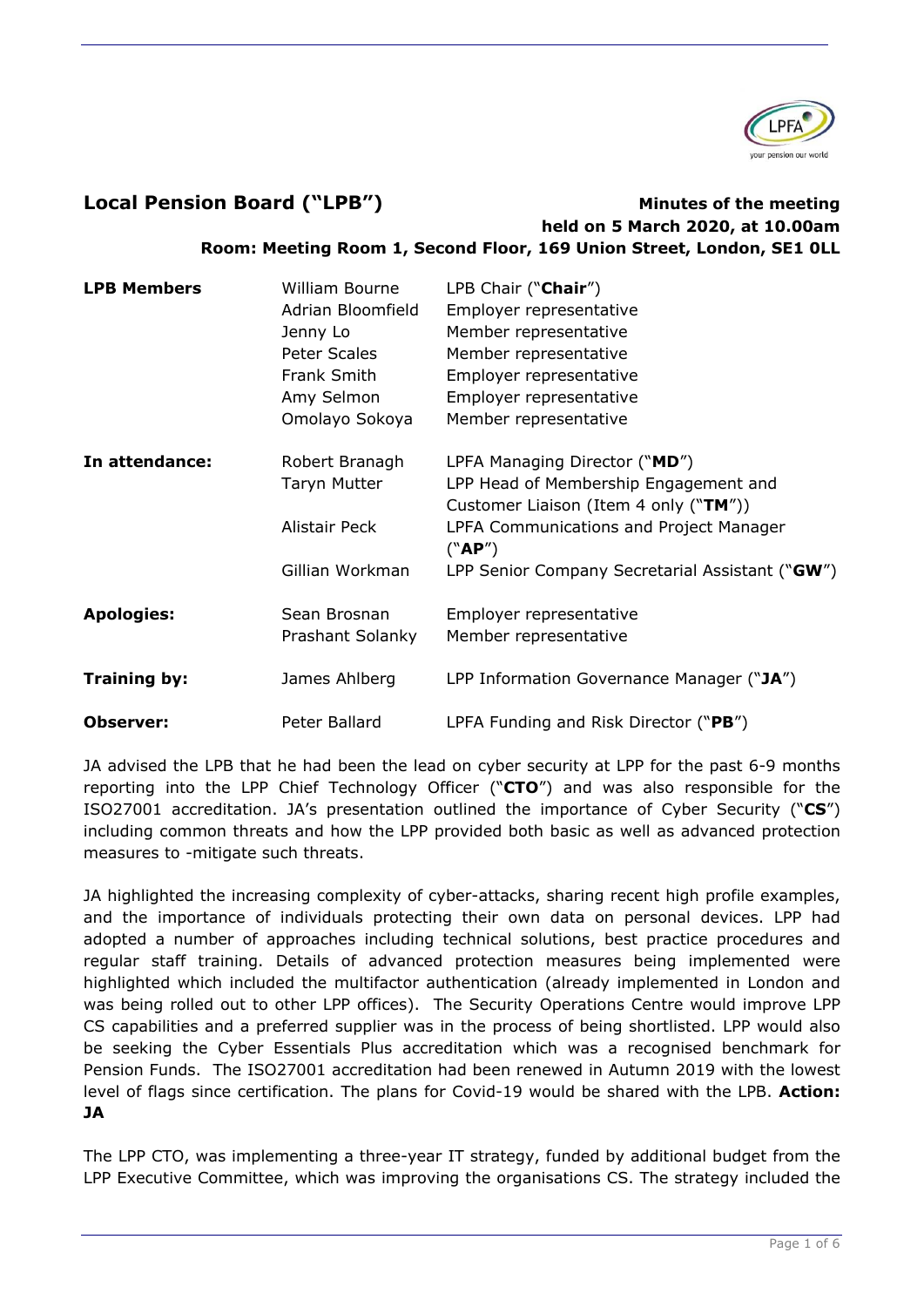migration of servers from the Union Street basement to multiple offsite locations, along with parallel back-ups, and more use of cloud technology. Following queries, details related to cyberattack insurance, fraud control steps taken by LPP Finance to prevent 'man in the middle' attacks and the gauging of the risk appetite to mitigate cyber-attacks would be provided. **Action: J Ahlberg**

The LPB thanked JA for his presentation and advised the information shared provided assurance that LPP were proactively addressing concerns. Going forward, in addition to the quarterly CS report, an annual assurance statement on CS was requested to be added to the LPB forward planner. **Action: G Workman**

*[James Ahlberg left the meeting.]*

## **1. LPB093- INTRODUCTORY MATTERS**

## **Submission**

The report LPB093, which included the minutes, actions of the meeting held on 26 November 2019, amendments to LPB Terms of Reference (ToR) and updates on the LPB Chairman 2019 appraisal recommendations, was submitted to the LPB.

## **Discussion**

The Chair welcomed the LPB members to the meeting. AP was returning to the meeting as a regular attendee and PB, who joined the LPFA at the end of January 2020, was observing the meeting. The MD informed the LPB that, at a high level, PB was focusing on employer related matters and AP's focus was on member communication. The Chair declared that the meeting was quorate, and the meeting attendees confirmed that there were no new declarations of interests received since the previous meeting.

The LPB reviewed the minutes of the meeting held on 26 November 2019 and agreed that they provided an accurate representation of the discussions at the meeting. The MD clarified the LPB would have the opportunity to review the three-year internal audit plan, once a new internal auditor had been appointed after April 2020. **Action: R Branagh**

Matters arising – the action list and progress against the LPB Chairman 2019 Appraisal recommendations was reviewed, with the LPB satisfied on the status of the updates including those which had been completed with a couple of minor comments:

- (a) LPB092b Engagement Team Report: To include Jenny Lo into the Website project - It was noted that Jenny Lo had not been invited to the potential supplier meeting which took place on 17 February 2020 and it was requested for AP to follow up (copying in the Chair when completed). **Action: A Peck**
	- (b) LPB088 Introductory Matters: Arrange for a session by The Pension Regulator ("**TPR**") - The LPB requested for a measured response to be drafted expressing the LPB's disappointment on TPR's lack of availability to attend a future LPFA Board or LPB meeting. **Action: G Workman**

#### LPB Terms of Reference ("**ToR**")

The LPB discussed the revised ToR and subject to the following additions, approved the document:

- (a) Amend the first sentence of the ToR to reflect the appropriate LGPS regulation(s) governing how the LPB operated;
- (b) Amend the number of times the LPB needed to meet annually from two to four, to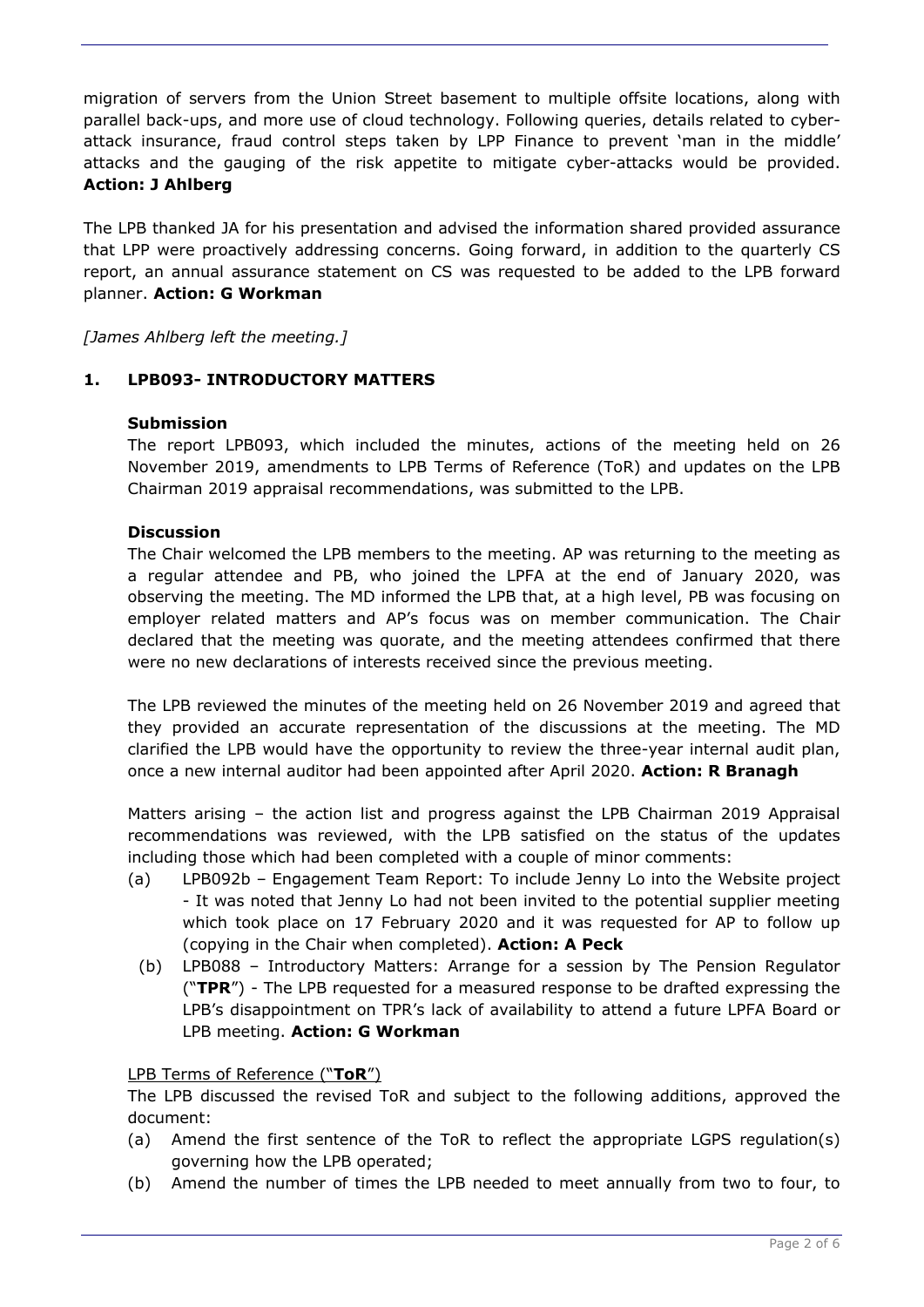reflect the number of meetings arranged every year; and

(c) Remove the reference to the LPFA before Monitoring Officer.

The MD informed the LPB that Tony Williams, the preferred candidate to be the LPFA Compliance and Governance Director, had withdrawn due to health reasons and would be leaving the LPP. Therefore, the MD would recommence recruitment for the role. The LPB asked for the record to show their appreciation to Tony for his support during his many years of service and wished him well on his future endeavours. **Action: G Workman** 

The MD confirmed an appraisal meeting had taken place with the LPB Chair at the end of February 2020 and in addition, the LPB Chair met with the newly appointed LPFA Chairman, at which the LPFA Chairman indicated he was keen to have a closer relationship with the LPB. The LPB was advised that details regarding LPFA Board training would be communicated approximately a month before the event.

## **Decision**

## **The LPB:**

- **[1] Approved** the minutes of the meeting held on 26 November 2019 as a true and accurate record of that meeting.
- **[2] Noted** the matters arising action list schedule and the LPB Chairman 2019 Appraisal recommendation updates including all the items which had been completed with exceptions advised.
- **[3] Approved** the proposed changes to the LPB ToR with the amendments advised by the LPB.

## **2. LPB094 – GENERAL ADMINISTRATION UPDATE**

#### **Submission**

The MD presented his regular report, which provided an update on the general administration and regulatory activities since the last meeting in November 2019. A specific item for the meeting was the annual review of Data Protection Regulation Assurance Work Statement.

#### **Discussion**

The MD provided an overview of his report which advised the compliance on the internal and external KPI's for Q3 2019/20 (up to December 2019). The Code of Practice 14 ("**COP14**") contribution monitoring exceptions for receipt of late payment was noted as not presenting any cause for concern and the LPP Employer Risk were working to educate new employers on ensuring future payments were within permitted timelines.

Complaints remain high but a dedicated manager at LPP was working to identify root causes and trends. A number of complaints were attributed to causes beyond LPP control but data protection breaches remained higher than the MD would like. Further details related to the unannounced access to Union Street incident was requested. **Action: G Workman**

An annual statement regarding LPP compliance to data protection regulation was reviewed along with the assurance statement relating to CS. A progress update on the status of collaboration discussions on the London Fund was shared. The details of a change in the Greater London Authority ("**GLA**") authorised representative to the LPFA was advised, with the role transitioning from David Gallie to Luke Webster.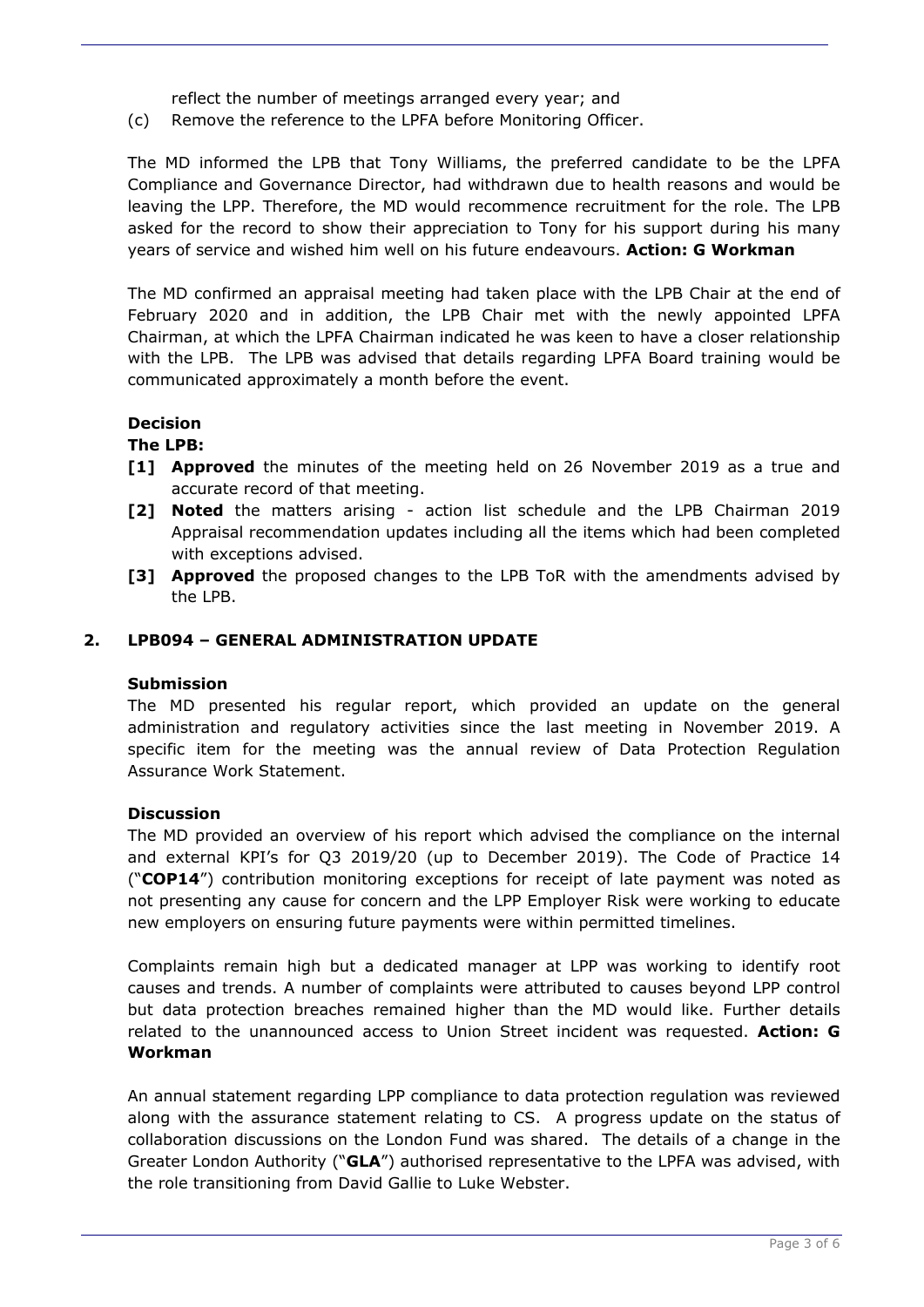The LPB discussed the role of the Scheme Advisory Board ("**SAB**") in providing guidance and the LPB remit to considering non-financial factors related to investment strategy. LPB was advised the LPFA Funding and Risk Director would be overseeing a review of the LPFA Investment strategy framework and ensuring corresponding alignment with the LPFA risk appetite. The output of the risk register, and separate risk appetite review would be shared later in the year. **Action: P Ballard**

The Communication and Project Manager shared details of discussions on improving the LPFA internal KPI report with more comparative information to show trends, clearer KPI's and differentiation between aspirational timelines vs targets with supporting explanations. Further details would be shared at the next meeting. **Action: A Peck**

## **Decision**

**The LPB noted** the contents of the General Administration Update report including: the Q3 2019/20 Key Performance indicators; LPFA/LPP recruitment update, LPFA SAB consultation response to RI Guidance; technical updates, annual review of data protection regulations and Cyber Security assurance statement.

## **3. LPB095 - GOVERNANCE UPDATE**

## **Submission**

The report presented the final Funding Strategy Statement ("**FSS**"), as well as updates on the 2019 Valuation, LPP adoption of the Wates Principles, the LPFA response to TPR Governance Survey and the Private LPFA Board minutes held on 24 October 2019.

## **Discussion**

The MD presented his paper and advised details of the LPP Board decision to adopt the Wates Principles over the 2019 Corporate Governance Code. TPR Public Service Governance and Administration survey had been submitted by the MD at the end of 2019 and he would share details the overall results from TPR at a future meeting. **Action: R Branagh**

The Funding and Risk Director provided an update on the 2019 Valuation, with LPP waiting on a few employers to respond. A small number were involved in ongoing discussions related to difficulty to meet their contributions and the LPFA Actuary was preparing the certification for most to commence payments from April 2020. The MD advised that the LPFA would be seeking feedback from employers on their experience of the management and engagement of the recent Valuation process.

The MD confirmed Pension Administration (**"PA**") performance was regularly reported as part of the Partnership and Oversight item at the private Corporate & Strategic ("**C&S**") Session of the LPFA Board meeting. Consideration would be given as to how to demonstrate PA discussions were taking place as part of future C&S meetings. **Action: G Workman & R Branagh**

## **Decision**

**The LPB:**

- **[1] Noted** the final FSS and update on the 2019 Valuation.
- **[2] Noted** the LPP adoption of the Wates Principles.
- **[3] Noted** the LPFA C&S Board minutes from 24 October 2019.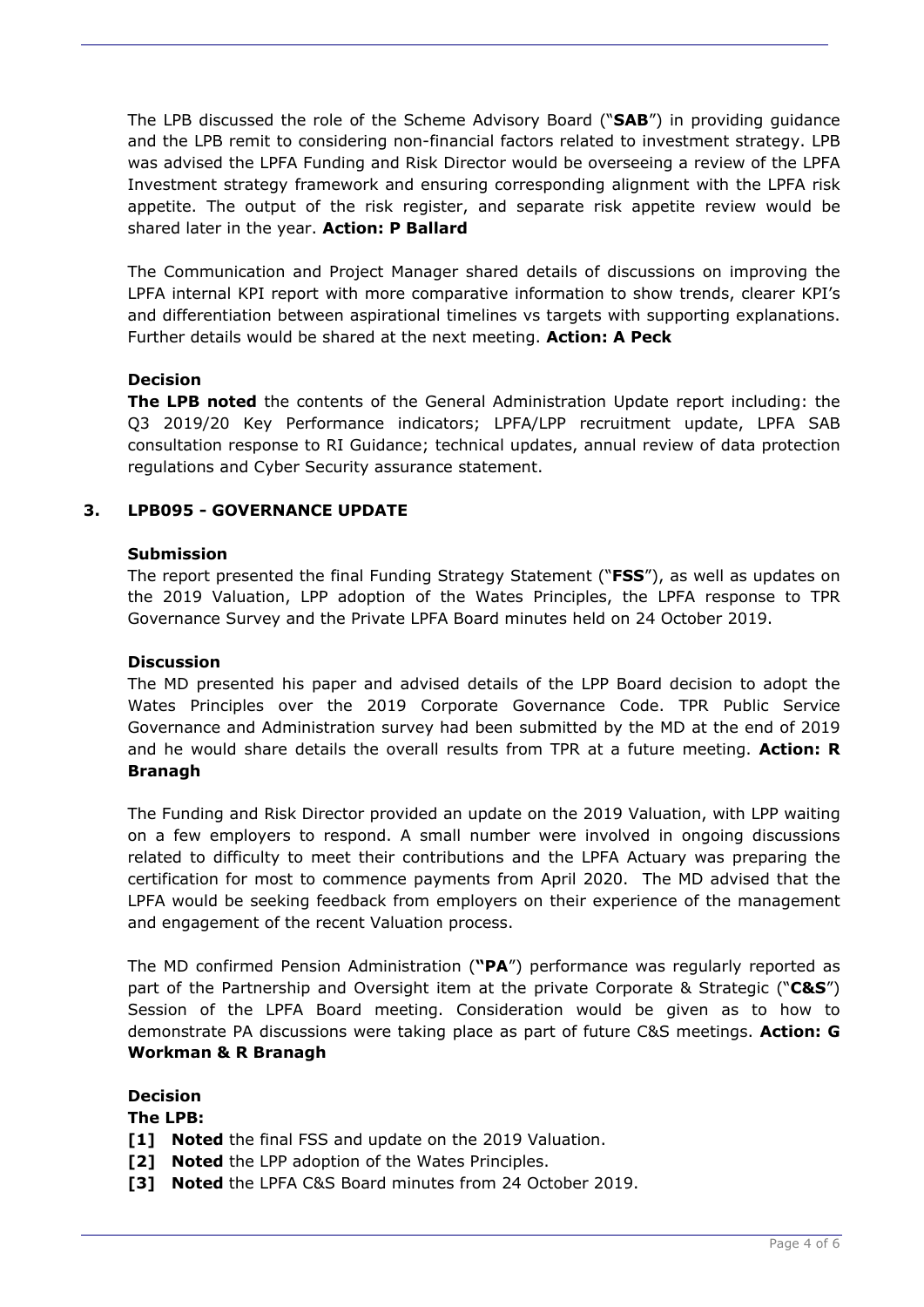*[TM joined the meeting.]*

## **4. LPB096 – ENGAGEMENT TEAM REPORT**

#### **Submission**

The report provided an update on the activities undertaken by the LPP Engagement Team over the reporting period and was submitted to the LPB to address feedback received from the previous meeting.

## **Discussion**

The LPB noted the action updates for items raised at the previous meeting. TM shared LPP plans for updating the member websites with a target completion date of September 2020. An example of the GovMetrics feedback survey had been provided and the responses from members would inform the current project to update the websites. The LPB reminded TM of their request to be involved at an early stage of the website project when the defining of the website specification requirements and parameters for selecting a potential provider would be of most benefit. **Action: A Peck & T Mutter**

TM advised the LPB that the LPP Engagement team was in the process of being restructured, with a resulting outcome to be shared at a future meeting. LPP was selecting a provider to undertake an independent review of the recent Annual Allowance letter ("**AAL**"). The LPB enquired if: members had been impacted by the revised AAL letters not signposting Scheme Pays ("**SP**"); if the number of SP requested had fallen compared to previous years; and if there had been any complaints related to the redesigned AAL. To assist the members who might need to complete personal tax returns, the LPB asked for the engagement team to consider sending out a reminder on SP. **Action: T Mutter**

The LPB asked for clarification on LPFA External KPI Report for Q3 2019/20 report, prepared by the LPP Group Performance Analyst, which showed that some elapsed time targets were not being met. The discussion indicated that these were not KPI's but rather aspirational targets and therefore were not necessarily enforced by any contractual or statutory requirement. The MD advised that a wider review of PA KPI's would be possible as part of a LPFA PA strategy review planned for later in the year. It was agreed that future reports would clarify the different types of targets being reported on, in both the External and Engagement KPI reports. In addition, the LPB requested for the Engagement KPI report to include the latest information on the My Pension online membership chart and more substantive narrative. **Action: T Mutter**

Omolayo Sokoya provided a brief update on the recent working group meetings. A communication was planned to advise members that service response times might be impacted due to Corvid-19 and the engagement team thanked Peter Scales for writing an article in a recent member newsletter. The LPB was interested to hear details of plans to produce a welcome pack for new members and recommended that employers also receive details to assist with encouraging their members. TM committed to share the Annual Benefit Statement ("**ABS**") template, when they were available. **Action: T Mutter**

AP and PB agreed to share details of the LPFA approach to improve engagement with members and employers through more targeted communication at a future meeting. **Action: A Peck and P Ballard**